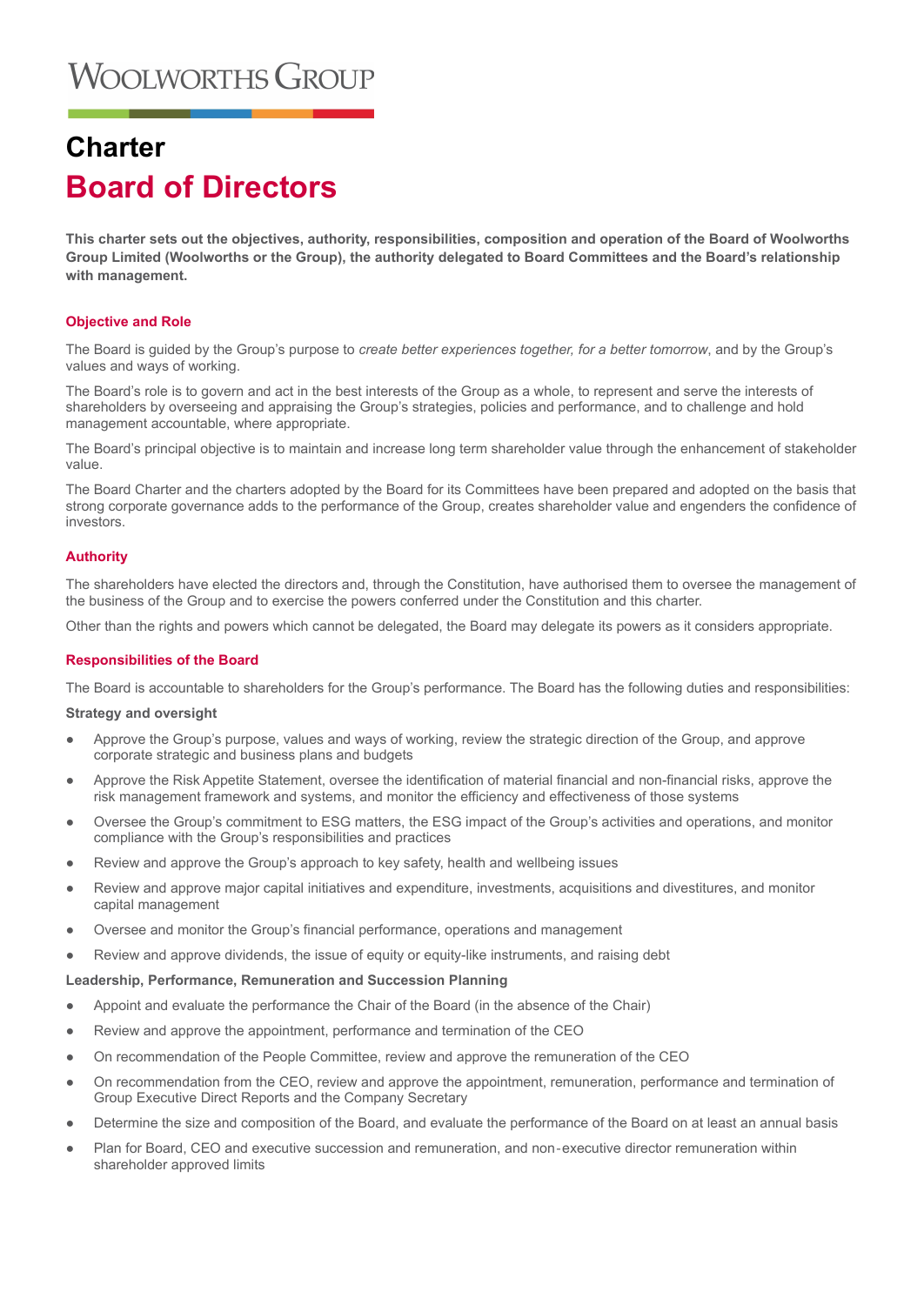# **Governance**

- Review the Group's key corporate governance policies, and monitor the effectiveness of the Group's governance systems and practices
- Monitor the conduct of the Group's relationship with key regulators to ensure the Group's obligations are being met
- Together with the Audit & Finance Committee, review the selection, appointment, re-appointment or replacement of the external auditor and recommend the appointment of the external auditor to shareholders

## **Reporting and Disclosure**

- Oversee the Group's processes for continuous and periodic disclosure and communication with external stakeholders
- Review and approve financial and other reporting including the Group's half-yearly and annual financial statements and ESG reporting
- Together with the Audit & Finance Committee, review and monitor management processes to ensure the integrity of financial and other reporting

## **Other Matters**

Perform such other functions as are prescribed by law or are assigned to the Board.

The Board may establish policies and practices to ensure that the Board fulfils its functions and that it remains an effective oversight and decision-making body.

# **Chair**

The Board will appoint one of its members to be Chair. It is intended that the Chair should be an independent non‐executive director. The Chair represents the Board to the shareholders and communicates the Board's position.

The role of the Chair is to provide leadership to the Board, including encouraging a culture of openness; facilitating constructive discussion and debate during Board meetings; and fostering a high performing and collegial team of directors who operate effectively.

The Chair is responsible for:

- promoting constructive and respectful relationships and communications between the Board and management, through the CEO
- managing the efficient organisation and conduct of the Board's function and meetings
- overseeing regular and effective evaluations of the Board's performance, assessing the development requirements of the non‐executive directors and agreeing and reviewing development plans for each non‐executive director
- exercising such specific and express powers as delegated to the Chair by the Board from time to time.

The Chair must commit to having sufficient time to discharge the role effectively.

# **Company Secretary**

The Board will appoint at least one Company Secretary. The Company Secretary is accountable directly to the Board, through the Chair, on corporate governance matters and all matters to do with the proper functioning of the Board. All directors will have direct access to the Company Secretary and vice versa.

The Company Secretary is responsible for:

- advising the Board and its Committees on governance matters
- acting as the representative of the Group with ASIC and securities exchanges
- coordination of all Board business, including agendas, board papers, minutes
- director induction and continuing education
- providing access to information in appropriate form, currency and quality, including procedures to cover additional requests of management
- providing access to independent professional advice, where requested
- maintaining the statutory records of the Group.

## **Delegation to Committees**

The Board has established Committees to assist the Board to discharge its responsibilities and to support the Board in matters that require greater review and attention. There are five Committees:

- **Audit & Finance Committee**
- **Risk Committee**
- People Committee
- Sustainability Committee
- Nomination Committee.

It is intended that each non-executive director will be appointed to at least one of these Committees.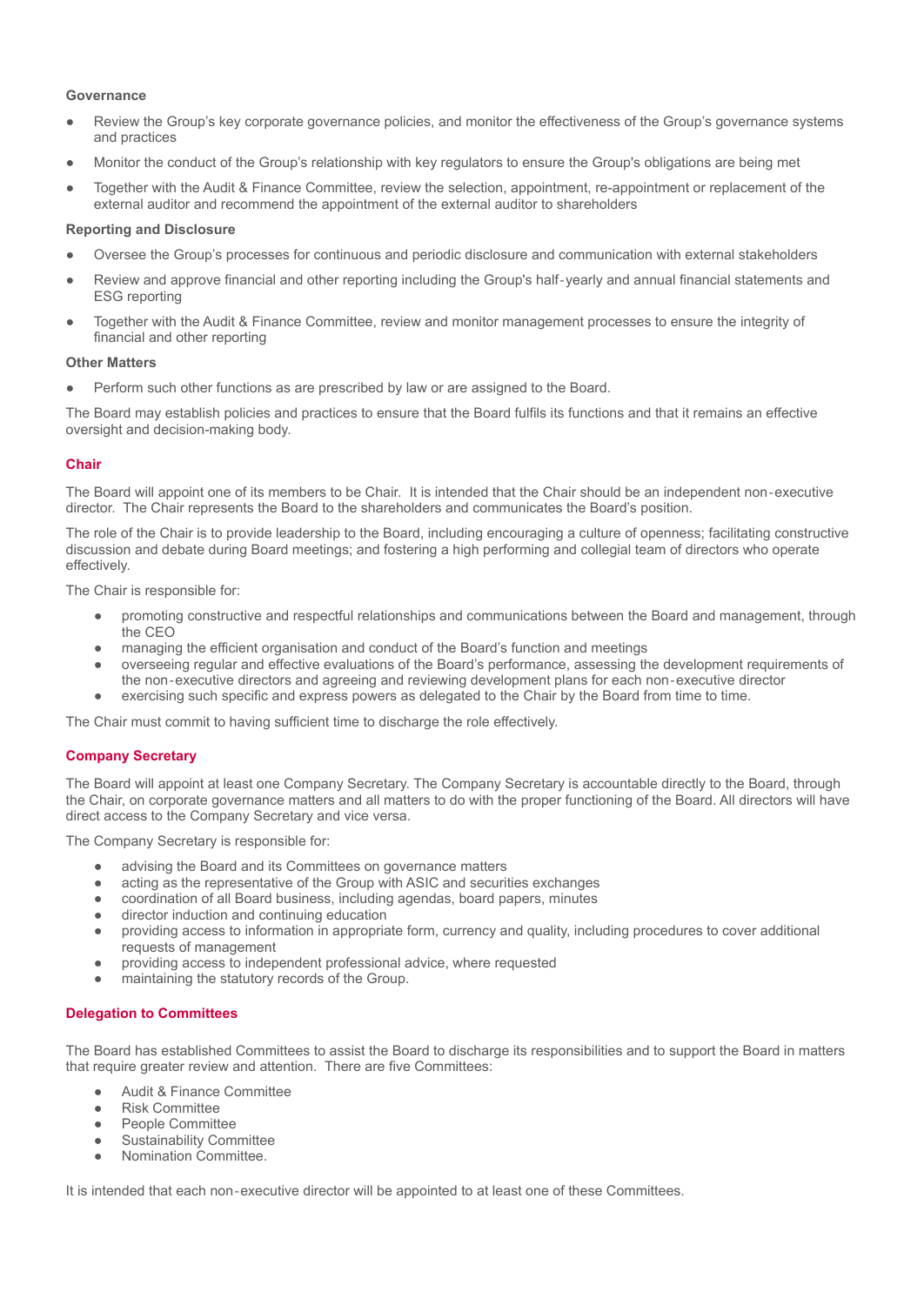The Board has delegated certain matters to each Committee, retaining the right to approve where required. The Board may also delegate specific functions to ad hoc Committees on an 'as needs' basis.

Each Committee adopts a formal charter setting out the matters relevant to the composition, responsibilities and administration of the Committee.

## **Structure and Operations**

#### **Board composition and size**

The size and composition of the Board is determined by the Board, subject to any limits contained in the Constitution.

It is intended that the Board should comprise a majority of independent non-executive directors who, with any executive directors, have an appropriate mix of expertise, skills, experience and perspectives, from a diverse range of backgrounds, including gender, to provide the necessary breadth and depth of knowledge and experience to meet the Board's responsibilities and objectives.

#### **Independence**

The Board regularly reviews the independence of each non-executive director in light of information relevant to this assessment as disclosed by each non‐executive director to the Board.

The Board will consider directors as being independent only where they are independent of management and free of any interest, position, association or business or other relationship that could materially interfere with, or could reasonably be perceived to materially interfere with, the exercise of their unfettered and independent judgment and their capacity to act in the best interests of the Group.

In addition, in assessing directors' independence, the Board will consider whether directors have during the previous three years, been independent of management and free of any interest, position, association or business or other relationship of a type described above.

#### **Induction & continuous professional education**

New directors are required to undertake induction training, tailored to their existing skills, knowledge and experience, on the Group's strategy, structure, operations, culture and material risks. Directors are required to undertake periodic continuing professional education to deal with new and emerging business and governance issues, and to have access to continuing education, training or development programs arranged for them by the Group.

## **Conduct and Disclosure of Interests**

Directors will act at all times with honesty and integrity and will observe the highest standards of ethical behaviour. Directors will carry out their duties in accordance with the law and the Group's corporate governance framework and policies, including without limitation the Group's Code of Conduct and Securities Dealing Policy.

A director must disclose to the Board:

- any material personal interest that the director, or any associates of the director, may have in a matter that relates to the affairs of the Group and
- any other interest or relationship that may affect the director's independence.

Directors will ensure that no decision or action is taken that has the effect of prioritising their personal interests over the Group's interests.

#### **Performance evaluation**

The Board, through the Nomination Committee, will review the performance of directors retiring by rotation and seeking re-election under the Constitution each year, the results of which will form the basis of the Board's recommendation to shareholders at the Annual General Meeting (AGM).

Annually, the Board will conduct externally facilitated performance evaluations of the Board as a whole, Committees and individual directors.

# **Election, Re**‐**election and term of service**

No non-executive director may hold office without re‐election past the third AGM following their last election or re‐election, or three years, whichever is longer.

Prior to each AGM, the Board, through the Nomination Committee, will determine whether it will recommend to shareholders that they vote in favour of each non-executive director standing for election or re‐election, having regard to any matters the Board considers relevant, including the director's annual performance assessment and the length of the director's term of service.

The Board intends that each non-executive director may serve a maximum of three successive three-year terms, so as to facilitate Board renewal. Where necessary for the orderly management of retirement of non‐executive directors in accordance with its policy, the Board, through the Nomination Committee, may determine that the maximum term of service for a particular non‐executive director should be extended or shortened. In circumstances where a current non-executive director is appointed as Chair, the Board may extend the maximum term of service. Any such determination of the Board will be reflected in its recommendation to shareholders in relation to the re‐election of that director at the relevant AGM.